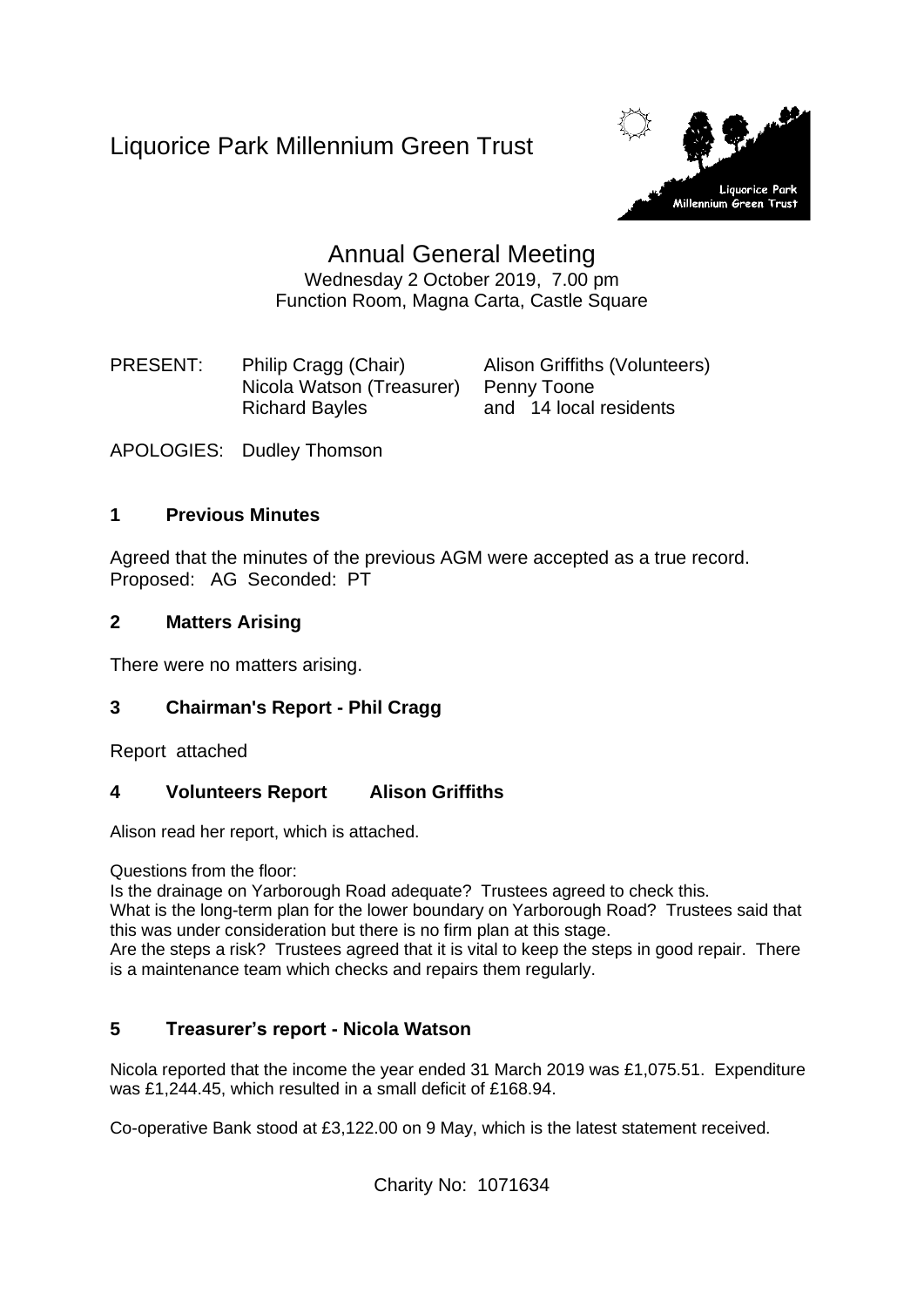She stated that there is also a fund which provides refreshments for volunteers on working days. This has been built up by donations and income from sales of refreshments at Open Days.

The full accounts are attached.

Agreed to accept the accounts Proposed PC Seconded PT

# **6 Management plan and reports**

PT informed the meeting that the Management Plan for Liquorice Park is constantly updated and asked for contributions from the floor so that local residents could have input into the plan.

- Many items were suggested:
- More signage of different locations within Liquorice Park.
- Signage should be sympathetic to Liquorice Park and durable.
- Name the different paths.
- Make trails, especially for children
- Create an inventory so that we know what we have and do not disturb it
- Better communications between local residents' groups. Use existing methods of communication, such as the school email system.
- Create a Twitter account
- Make sure that we have
- Make the website mobile-friendly
- Make more of Liquorice Park as a social resource and community meeting place such as Christmas Carols
- The Performance Area needs to regain its identity residents are not sure what it is

# **7 New management plan**

PC explained that the new management plan for 2020 was now being looked at by the trustees in good time for the new year .

# **8 Election of officers**

The officers were all willing to continue in their roles. Therefore the following posts were agreed.

| Chair      | <b>Phil Cragg</b>       | Proposed: AG | Seconded: PT |
|------------|-------------------------|--------------|--------------|
| Treasurer  | Nicola Watson           | Proposed: NW | Seconded: RB |
| Volunteers | <b>Alison Griffiths</b> | Proposed: AG | Seconded: PC |

# **9 Any Other Business**

There was no other business and the meeting closed.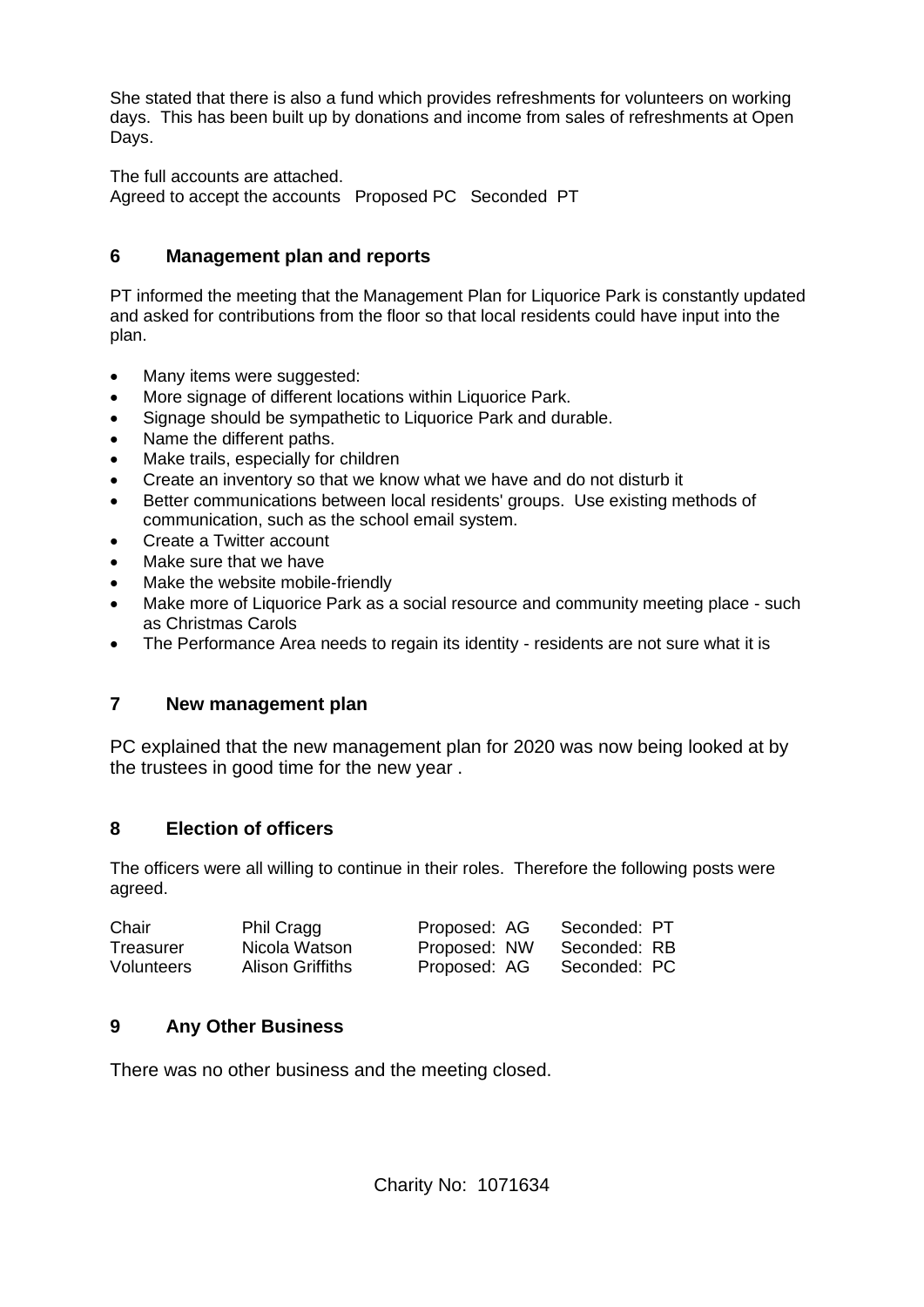### Attendance:

Patricia Ruff Helena Buckle Paul Griffiths Frances Carson Stephen Carson Malligarani M Rangarajom A Nathan Clark Christopher Padley David Royle Jeremy Wright Rob Parker Lucinda Preston Grace Ellis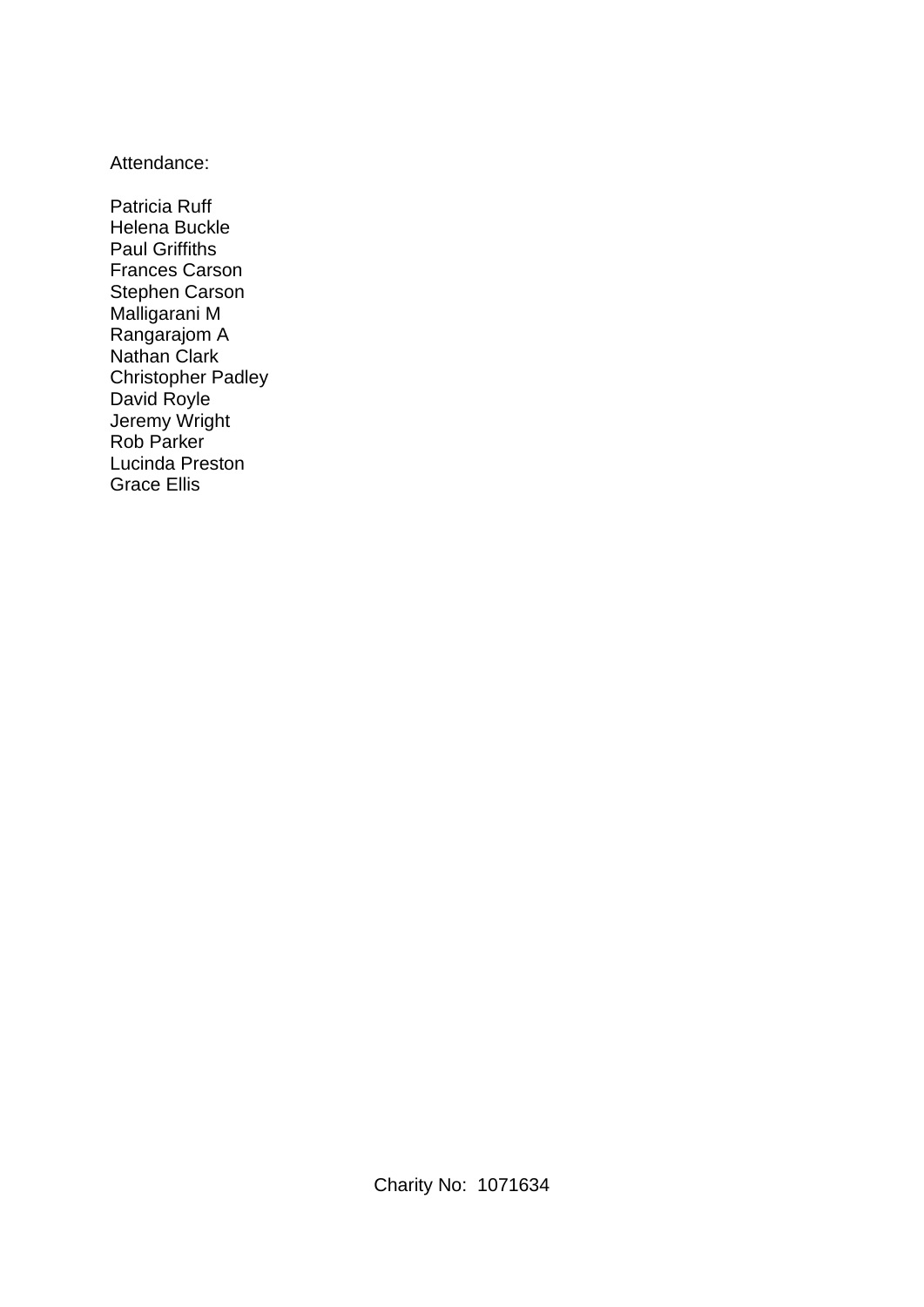# **Chairman's report AGM 2.10.2019**

This is my first AGM as Chairman and I want to start by pausing for a moment and reflecting on what a wonderful resource Liquorice Park is for our community. Whether we love its natural habitat, its wildness, its meandering paths or its community events, all of us here are joined by both a common love of the Park and a commitment to maintaining it for all our community and for future generations.

Sometimes in the cut and thrust of discussion we can lose sight of this common purpose that we share and we should not do so.

In past years the debate about the management of the Park has been around balancing the wishes of people who seek to maintain the Park as a wild space with minimal intervention and those who would prefer a more managed area for the community to enjoy.

In the autumn of last year, we sought views of the community on this issue at our Open day. We used the information gathered to help us prepare our Management plan for 2019. For the first time the plan divided the park into different areas. Some requiring little intervention. Others more so.

Each area had its own action plan and a nominated trustee or volunteer was appointed to "own" that plan. We are now three quarters of the way through the year and I believe the plan has broadly worked well. It has not been without its challenges but the feedback we have had from people has been really supportive and positive. In particular, we have largely managed to avoid any acrimonious and upsetting fall outs which sometimes featured in days gone by .

The bulk of the objectives in the 2019 plan have been achieved. Each section of the park provides an update to each Trustees meeting and in this way, we can monitor progress.

We have sought to improve communication with the community by encouraging comment and the increased use of social media. We have a new website and have started to upload video of local people with their views on the park to raise awareness. We have also made progress in our governance, developing risk assessments and the necessary policies for GDPR compliance. Our finances are solid . However there remains work to be done on improving our communication /publicity and fundraising, which were all hampered a little by the lack of volunteers able to help in those areas.

I want to say thank you to all my fellow trustees who do so much work over the year, both in the park and at home doing the necessary paperwork. I also want to thank the many volunteers who work tirelessly and enthusiastically for the benefit of the park. I am proud that we have volunteers from right across the community, young and not so young, working together and having fun.

I also wish to thank our commercial sponsors for their support. Donations from the Siemens group and the Co-op have made a big difference this year.

Finally, I want to say a special thank you to Alison, our volunteer co Ordinator. She has done an amazing job in encouraging groups to work in the park such as the University, Bishop Grosseteste and Lincoln College. She has increased the number of individual local people getting involved in volunteering and has been a real beacon for the park with her enthusiasm, passion and selfless hard work. Thank you, Alison.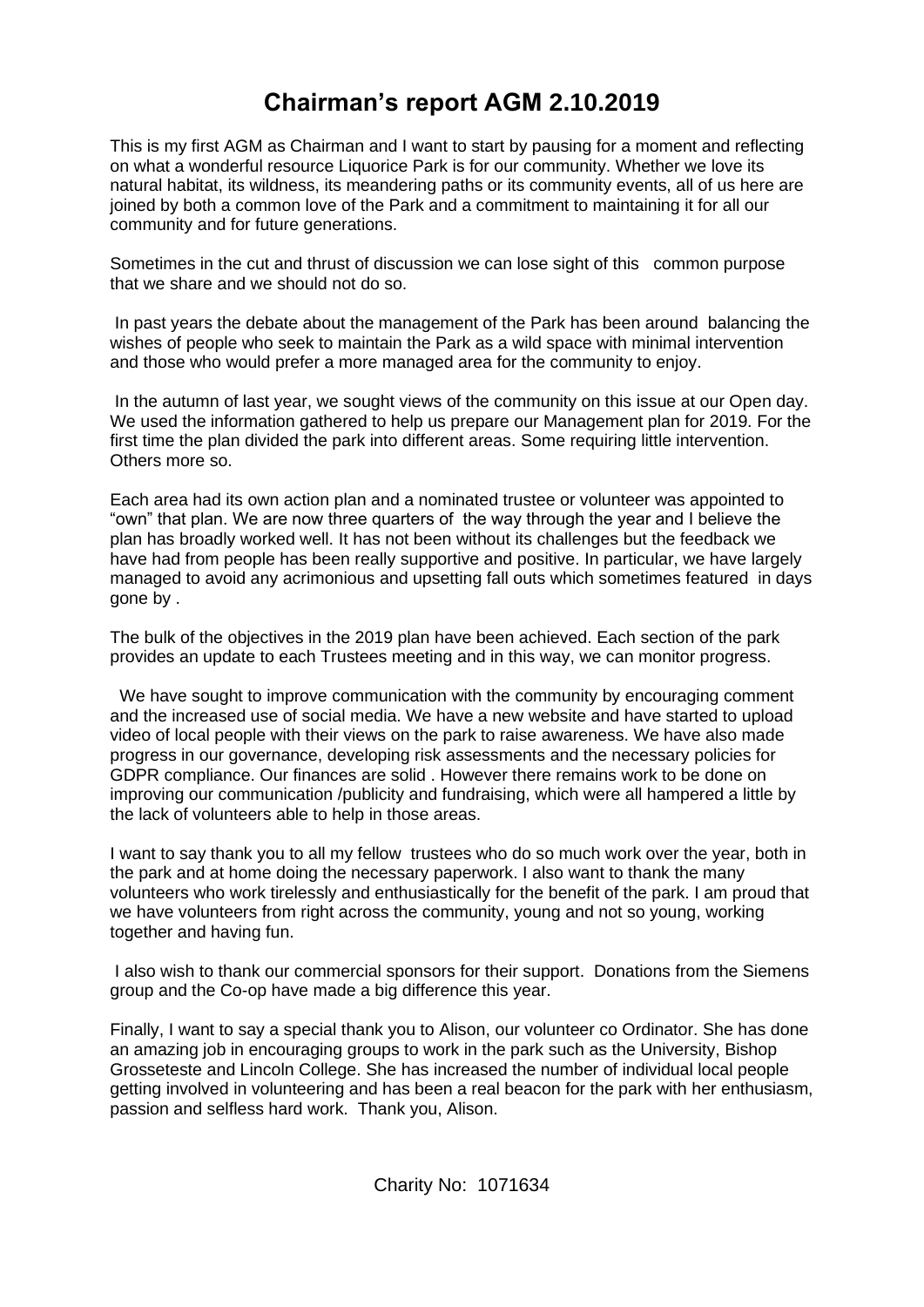As to the year ahead, we are starting to research and prepare for our new Management plan .To help us it's important to hear from the community with your ideas and suggestions, so keep them coming . With your help, we will do all we can to maintain Liquorice Park as the precious place that we all love and enjoy.

#### **Phil Cragg 2.10.19 Chairman**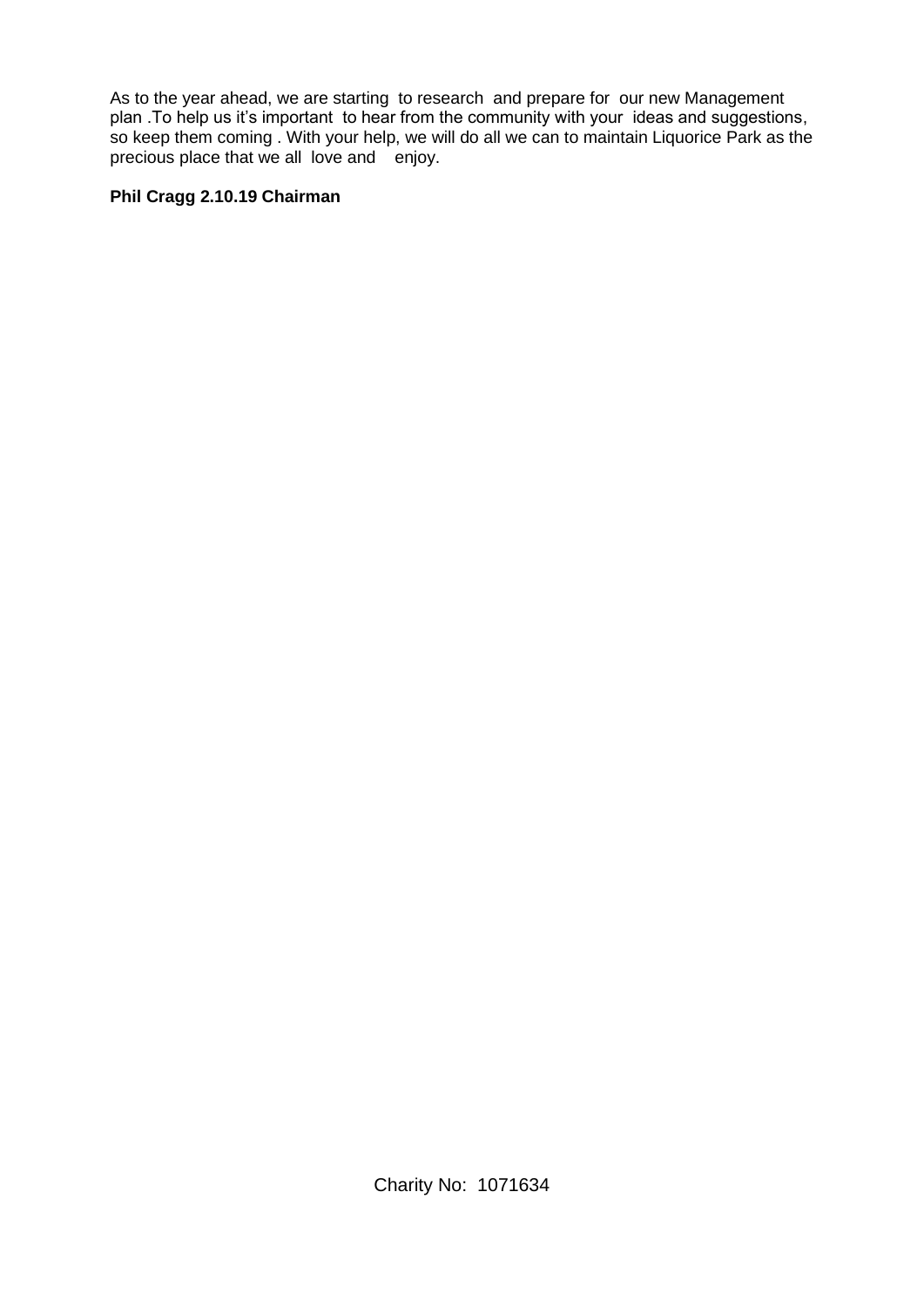#### Liquorice Park

#### Volunteer Co-ordinator Report 27th September 2019

The park has a strong band of 9 volunteers attending at least once a week, averaging 20 volunteers hours/week.

Other groups have attended throughout the year and also will be attending over the autumn/winter period.

| <b>Groups include:</b>               | Co-operative apprentices and volunteers<br>Lincoln University Students (make a difference week)<br><b>Lincoln Geo Cashers</b><br><b>Lincoln Conservation Volunteers</b><br>Siemens apprentices |
|--------------------------------------|------------------------------------------------------------------------------------------------------------------------------------------------------------------------------------------------|
| <b>New possible</b><br><b>Groups</b> | <b>ECO group Lincoln University</b><br><b>Pilgrim Special School pupils</b>                                                                                                                    |
|                                      | Scouts<br><b>Bishop Grosseteste Students</b>                                                                                                                                                   |

#### **Paths**

Apprentices and students have been particularly helpful in maintaining the paths through the park by spreading wood chip. Regular cutting of path sides and removing overhanging brambles has kept paths clear and welcoming.

New pathways have been created through the brambles – work mainly done by park volunteers.

#### **Performance Area**

A professional gardener who lives in Alexandra Terrace has taken on the topiary. The community garden is looking the best ever and the last two mosaics have been put in place after being re-created by a group of people with special needs from TESS.

The re-design of the performance area and tiered seating has yet to be decided. It was thought best to wait until after the Open Day before considering the future of the area.

#### **Steps**

Steps are regularly failing. The eastern steps have nearly all been repaired or replaced which will now allow work to start on the main steps. A team of four volunteers are available to start work, which hopefully will be within the next few weeks. The materials are costly – some £500 will be required to purchase sufficient wood, gravel, screws and re-bar for the next stage.

#### **Open Day**

Despite some adverse weather, the day was a success, although the attendance was down on last year. Those that did attend were very positive and complimentary towards the park and volunteers. The funds raised were £80 more than last year thanks to those who baked cakes and donated plants for the plant sale.